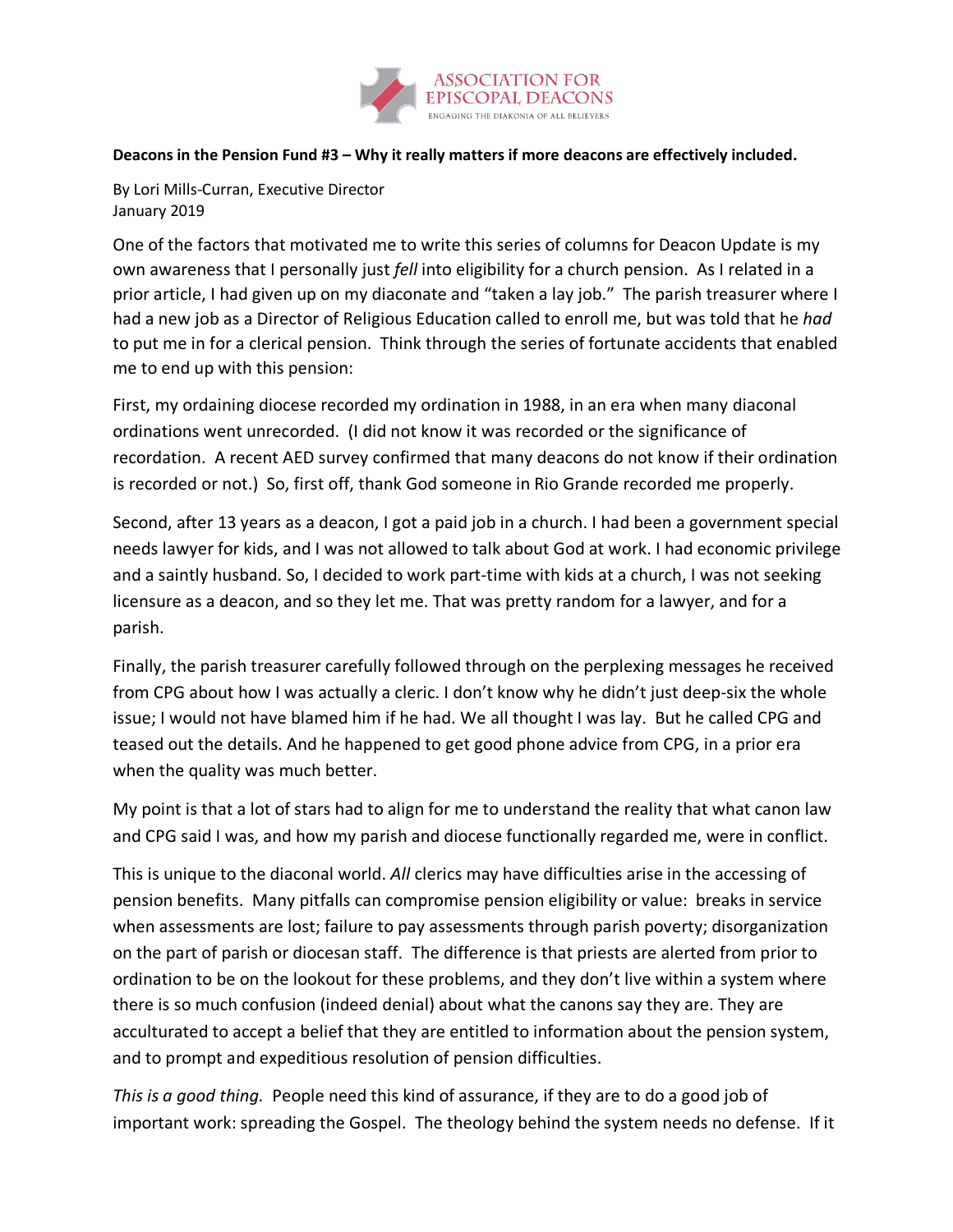ever did, Bp. Lawrence, who founded the Church Pension Fund in 1913, had won that debate. In *Outlasting Marble and Brass: The History of the Church Pension Fund,* he is quoted, "There is, as a rule, money enough in the people's income to support the Church . . . . I have known a Parish to raise enough money in a few weeks to purchase a fine organ, while their Rector, an efficient man, silently endured the shame of unpaid bills because his salary was in arrears." (p. 84).

For all of you who are thinking, "our organ's a mess right now," let me assure you that Bp. Lawrence was criticized for these views. Everyone knew he was a Boston Brahmin, a scion of wealthy mill-owners in my diocese, Massachusetts. But he and his fellows rallied the church to own the conviction that ensuring priests' freedom from poverty in retirement, and from worry about it along their vocational path, was a way of serving the Gospel. It took many years, and many diocesan conventions, before the whole church was compelled to participate in the pension fund by canon law. But Bp. Lawrence's conviction that *this was Gospel work* is the reason for the pension fund's existence. Monies were found from various sources, including donations obtained by personal appeals to wealthy people, to ensure the project could begin.

Methods have been faithfully refined to fulfill their goal, beyond simply creating the systems to hold the money carefully. Over many years, CPG has also built an extensive apparatus to educate parishes and dioceses about the system. CPG has a whole department to provide training, including residential workshops and webinars, to diocesan and parish personnel responsible for maintaining the records and making the payments.

CPG has a whole department dedicated to educating pension recipients, too. Besides regular written communication, and as its resources greatly increased through wise investment, CPG created many ways for clerics in the system to be informed and supported. Among the newer ways are Credo retreats for experienced clerics and Fresh Start groups for new ones. CPG's mission clearly is eliminating any ignorance on the part of the cleric which will impede financial well-being. In latter years, these offerings have expanded to include concern for the spiritual and physical health of clerics as well. Credo is now as much about physical and spiritual health as it is about finances.

Today, this education starts even earlier. In residential weekends called *Success After Seminary,* CPG has collaborated with the Episcopal Church Foundation (ECF) to invite seminarians to experience an initial comprehensive financial wellness event. Since CPG can't spend money on people who are not contributors, they worked with ECF to secure a Lilly grant to fund it. The event includes a full tutorial on the pension system, as well as basic financial education, debt management advice, and an introduction to the ministry resources of ECF. The homework for the weekend is to contact CPG and begin to develop a relationship. Finally, the seminarians are also offered an opportunity to apply for a matching grant to offset seminary debt.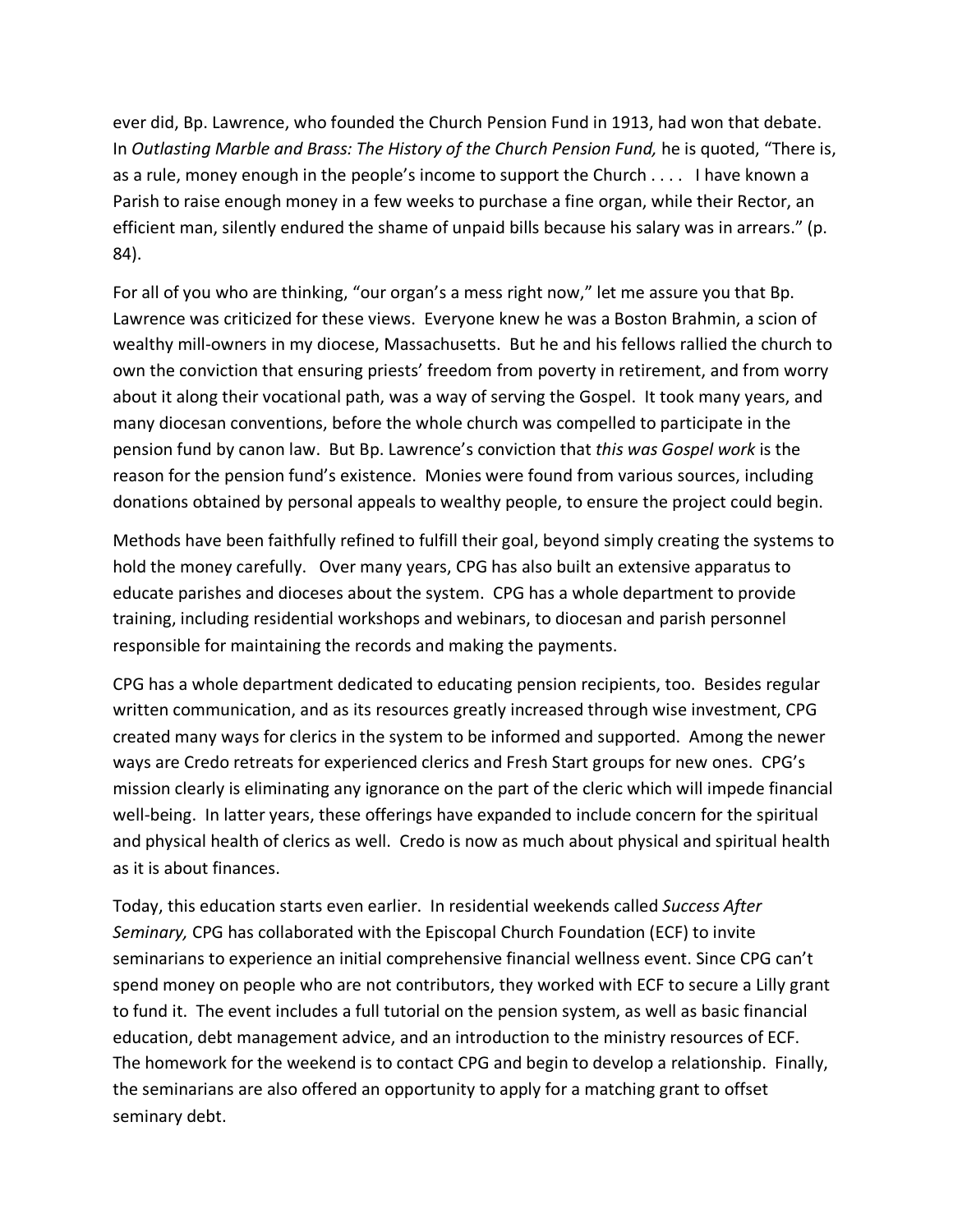The creativity going into *Success After Seminary* shows significant adaptation on CPG's part to a new priestly reality. Seminary debt is a huge problem, and young people enter with way too much undergraduate debt. The priest crop is shrinking fast, and one of the reasons is that priests are not always able to find full-time jobs. (CPG's own research says that the norm for future priests will be to be bi-vocational.) So this program is a well-tailored vehicle to suit the needs of securing the priestly vocations essential to our church. All of this is a *wonderful* thing.

CPG is committed to the wellbeing of clerics out of strong ideological conviction. It is breathtakingly idealistic in its aim because of one significant conviction that undergirds all of its work: *the Gospel suffers when clerics are impoverished.* 

Despite what deacons generally think, CPG is not the problem. There is no canonical or theological impediment in CPG's way to prevent them serving deacons as well. The *Church's*  willingness to help us be educated and creative about getting access to the pension fund is, in my opinion, the crux of the issue. You don't make phone calls to request ministry supports of which you are completely uninformed. You can't submit applications you are told to throw away. You can't appeal denials for lack of recordation when you don't know what recording is. You don't question your Canon to the Ordinary (or your bishop!), when you ask about a resource being available and are assured, mistakenly, that it isn't.

Why are we so ignorant? Cynics believe it's on purpose, basic disrespect. Bitter deacons, and former deacons, abound. I think the challenge is different.

I think the challenge is for the church to believe what they have said we are: clerics, genuinely ordained people, whose path is distinct from priesthood, but who also bear the Gospel in a manner essential to the church's identity. The church must genuinely act as if it believes that we are no longer simply undereducated permanently eucharistically-inhibited priests. It must live into the unexpected consequences of a commitment made almost 50 years ago: that it was going to set a renewed diaconate loose to show the world that the Episcopal Church cares deeply about the diaconal mission of God, and that diaconal identity is as characteristic of Christian identity as the priesthood of all believers.

The confusion is saddest in situations where deacons work side by side with priests, in the same jobs, in chaplaincies for institutions like hospitals and schools. Priests are regularly coached on how to apply to their bishop for something called a Letter of Extension of Ministry. A bishop can grant this designation to the employment of a cleric. Then, compensation received from this work is considered assessable. But the work has to be related to what is considered a cleric's essential functions, and that work is defined as "pastoral care*."*

Chaplaincies and teaching are the classic cases in which this accommodation has regularly been offered to priests. The cleric then may arrange to have the institution pay assessments to CPG on their behalf. Their pension is assured, and it is almost always better than the one the cleric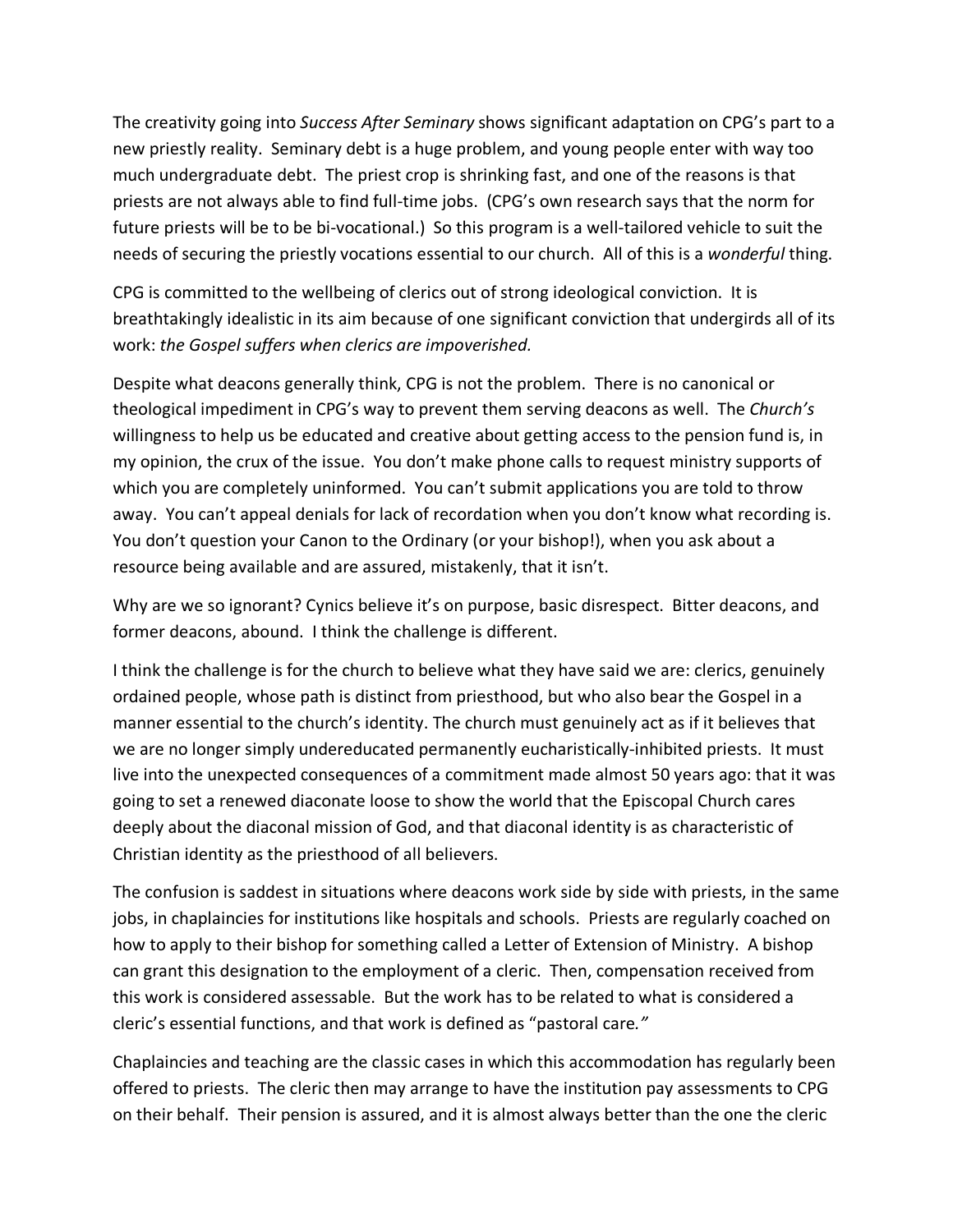can otherwise get from the institution. Deacons doing the same work are not treated similarly. The *work* is the same, the credentials for chaplaincy (units of CPE, advanced degrees and the like) are the same. But the cleric is not deemed to be, because priestly identity is normative.

Somehow, diaconal identity is not yet normative anywhere. Because, the opposite situation occurs when a deacon succeeds in securing paid employment, outside the church, doing what most deacons believe they are called to do: serving the least, the last, and the lost. Perhaps this employment is for an institution dedicated to social outreach for the homeless, drug addicts, sex workers. Maybe it's for the Red Cross. Deacons experience long periods of indignity trying to get pension eligibility, writing and rewriting their applications for letters of extension to characterize as "pastoral care" the work they do in serving (sometimes founding and funding!) nonprofits that serve the people they are ordained for.

Priests doing the same work are lauded, as they should be, and they get their letter of extension. Bishops, in my experience, go out of their way to find a way to characterize some aspect of a priest's work for these kinds of institutions as "pastoral care*.*" Deacons usually experience denial, delay, shaming, or outright hostility, even though arguably *their* call should be deemed normative for this work. (All over Europe and Latin America this kind of work whether for church, government or in the nonprofit sector is literally called *Diaconia*.)

I don't think the issue is really about deacons wanting to be paid by churches. Deacons regularly spin straw into gold. There is never any money for diaconal ministries, and we never give up on an idea because there is no money for it. We are pre-adapted to an impoverished church. Can you *learn* from us how to wrangle resources from a recalcitrant, sinful, greedy world? When we do it, can you *free us* from worry about poverty by letting us participate in this great system, so carefully organized and maintained by the saints for the church's work?

The question is whether when resources *are* available for ministry, from the church or other sources, the church will regard us as members of a Gospel-bearing class. Do all Christians have a call to *diakonia* as well as being part of the priesthood of all believers? Can the church, for that reason, come to believe our work is as worthy of access to what supports the church can find, from wherever, in this new era?

It will require some self-discipline on the part of the church, and the pressure will be hard to resist. It's always been hard. In fact, we have allowed you to morph us into whatever you needed us to be at a given time, in a given place. That's why we are so contextually defined. It's not theological chaos: it's a gift we have given the church by allowing ourselves to be defined and redefined in the image you need us to be in any given context. (Until the internet, we didn't even know it was happening. We just fought amongst ourselves as to who was a "real" deacon.)